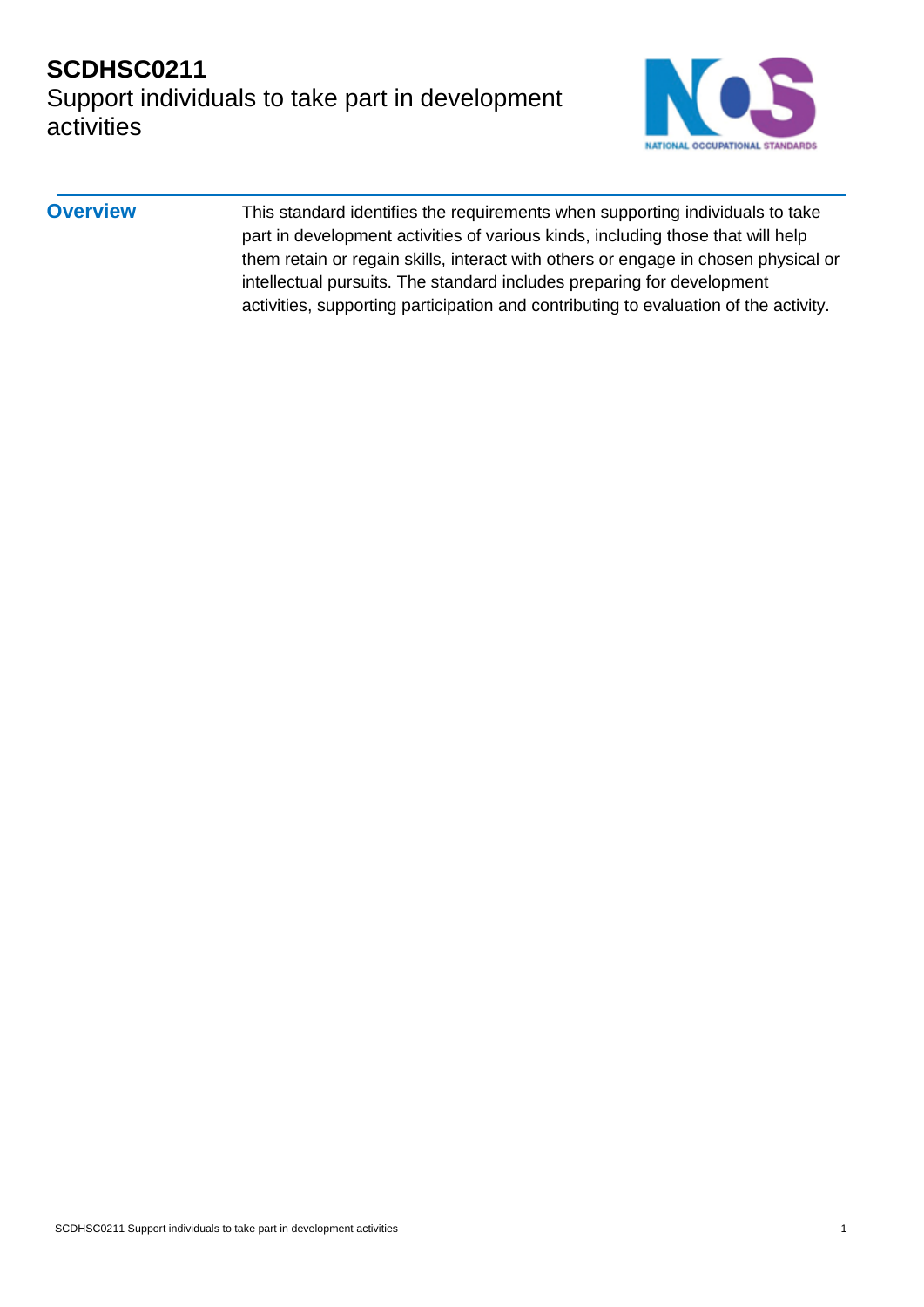| <b>Performance</b><br>criteria |                      | Prepare for participation in development activities                                                                                                                      |
|--------------------------------|----------------------|--------------------------------------------------------------------------------------------------------------------------------------------------------------------------|
| You must be able to:           | P <sub>1</sub>       | acquire information about how best to encourage and support the<br>individual to prepare for and participate in development activities                                   |
|                                | P <sub>2</sub>       | check that you have correctly understood any instructions for the<br>support of the individual and preparation of the environment                                        |
|                                | P <sub>3</sub>       | work with the individual, key people and others to identify the<br>individual's goals and preferences regarding development activities<br>and what options are available |
|                                | P <sub>4</sub>       | discuss benefits and any risks of different options to enable a<br>choice to be made                                                                                     |
|                                | P <sub>5</sub>       | seek additional expertise where you, the individual, key people and<br>others have concerns about a development activity or the<br>individual's participation in it      |
|                                | P <sub>6</sub><br>P7 | prepare the environment for the chosen development activity<br>ensure the environment complies with health and safety<br>requirements                                    |
|                                | P <sub>8</sub>       | offer reassurance and encouragement to the individual about their<br>planned participation in the development activity and the benefits of<br>participation              |
|                                | P <sub>9</sub>       | agree with the individual ways to minimise any risks associated with<br>the activity                                                                                     |
|                                | P <sub>10</sub>      | agree your role in supporting the individual to participate in the<br>development activity and minimise risks                                                            |
|                                | P <sub>11</sub>      | prepare yourself for supporting participation in the development<br>activity                                                                                             |
|                                |                      | Support the individual to participate in development activities                                                                                                          |
| You must be able to:           |                      | P12 work with the individual to overcome any fears or other barriers to<br>them taking part in the development activity                                                  |
|                                | P <sub>13</sub>      | carry out your agreed role in supporting the individual to participate<br>in the development activity and minimise risks                                                 |
|                                | P <sub>14</sub>      | carry out your agreed role in ways that promote active<br>participation and minimise risks                                                                               |
|                                | P <sub>15</sub>      | offer the individual positive feedback on success throughout the<br>activity                                                                                             |
|                                | P <sub>16</sub>      | offer the individual encouragement if they experience difficulty                                                                                                         |
|                                | P <sub>17</sub>      | stop the activity immediately if the individual is distressed, in pain<br>or feels unable to continue                                                                    |
|                                | P <sub>18</sub>      | report problems as soon as possible to appropriate people                                                                                                                |
|                                | P <sub>19</sub>      | feedback to appropriate people on successes, problems, risks or<br>gaps that occurred whilst supporting the individual                                                   |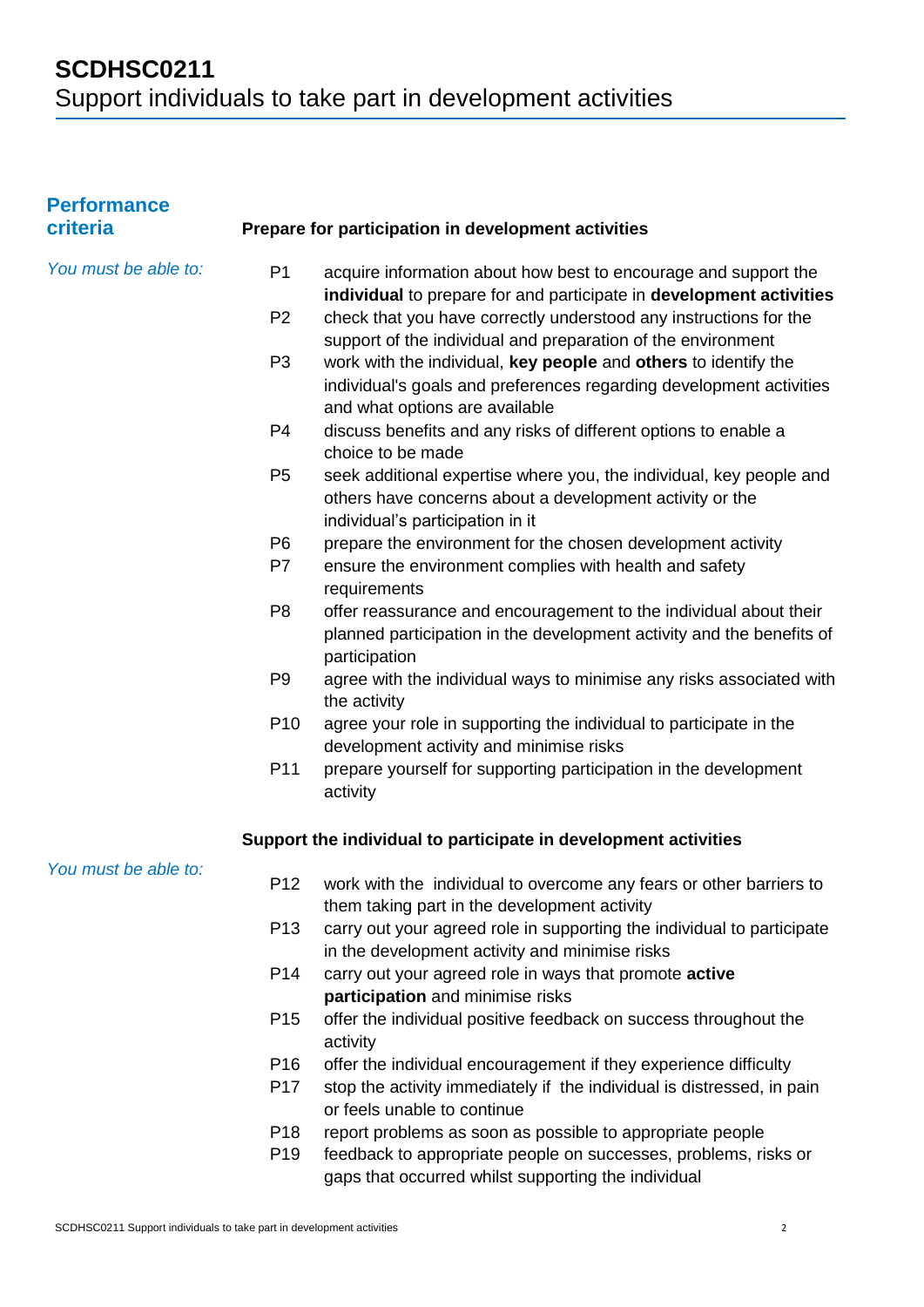- P20 contribute to recording progress in the required format
- P21 identify with the individual and key people any changes that need to take place to make the development activity more effective and enjoyable
- P22 record and report on development activities according to confidentiality agreements and legal and work setting requirements

#### **Contribute to the evaluation of development activities**

*You must be able to:*

- P23 agree with the individual and key people how the development activity will be evaluated and how they will be involved
- P24 support the individual and key people to provide evaluation information in a useful form
- P25 discuss with the individual and key people the benefits and limitations of the development activity
- P26 identify with the individual any parts of the development activity which they found difficult or which they declined to participate in
- P27 report to appropriate people about aspects of the development activity which have been declined by the individual or identified as difficult by them
- P28 record information and observations about the effectiveness of the activity and the individual's participation in and enjoyment of it
- P29 work with the individual, key people and others to agree any changes needed to the activity or the support for participation in it
- P30 complete records and reports on the evaluation of development activities according to confidentiality agreements and legal and work setting requirements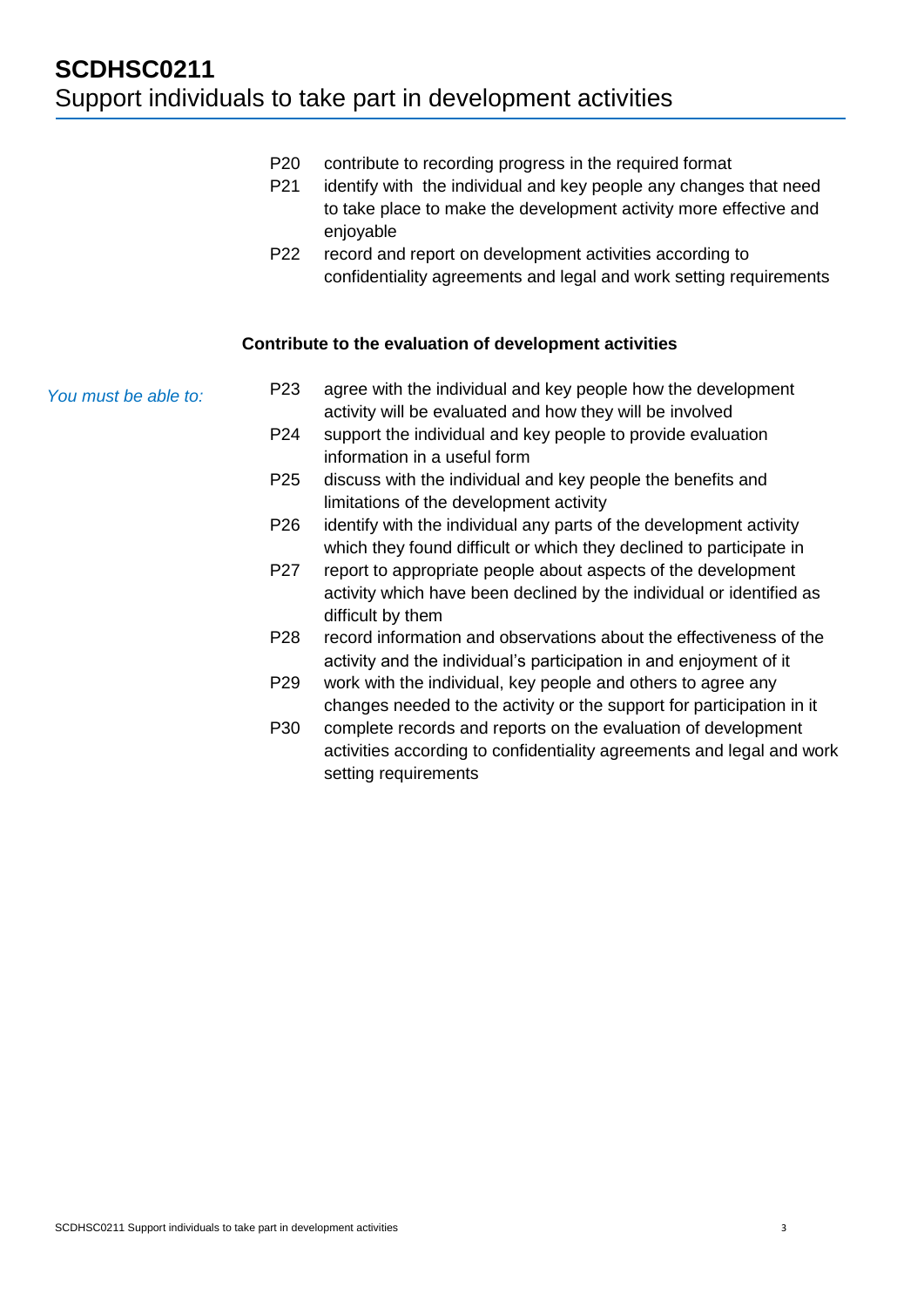| Knowledge and<br>understanding      | <b>Rights</b>   |                                                                                                                            |
|-------------------------------------|-----------------|----------------------------------------------------------------------------------------------------------------------------|
| You need to know and<br>understand: | K <sub>1</sub>  | work setting requirements on equality, diversity, discrimination and<br>human rights                                       |
|                                     | K <sub>2</sub>  | your role in supporting rights, choices, wellbeing and active<br>participation                                             |
|                                     | K <sub>3</sub>  | your duty to report anything you notice people do, or anything they<br>fail to do, that could obstruct individuals' rights |
|                                     | K4              | the actions to take if you have concerns about discrimination                                                              |
|                                     | K <sub>5</sub>  | the rights that individuals have to make complaints and be                                                                 |
|                                     |                 | supported to do so                                                                                                         |
|                                     |                 | How you carry out your work                                                                                                |
| You need to know and                |                 |                                                                                                                            |
| understand:                         | K <sub>6</sub>  | codes of practice, standards, frameworks and guidance relevant to                                                          |
|                                     |                 | your work and the content of this standard                                                                                 |
|                                     | K7              | the main items of legislation that relate to the content of this                                                           |
|                                     | K <sub>8</sub>  | standard within your work role                                                                                             |
|                                     |                 | your own background, experiences and beliefs that may affect the<br>way you work                                           |
|                                     | K <sub>9</sub>  | your own roles and responsibilities with their limits and boundaries                                                       |
|                                     | K <sub>10</sub> | who you must report to at work                                                                                             |
|                                     | K11             | the roles and responsibilities of other people with whom you work                                                          |
|                                     | K <sub>12</sub> | how to find out about procedures and agreed ways of working in<br>your work setting                                        |
|                                     | K <sub>13</sub> | how to make sure you follow procedures and agreed ways of<br>working                                                       |
|                                     | K14             | the meaning of person centred working and the importance of<br>knowing and respecting each person as an individual         |
|                                     | K <sub>15</sub> | the prime importance of the interests and well-being of the<br>individual                                                  |
|                                     | K <sub>16</sub> | the individual's cultural and language context                                                                             |
|                                     | K17             | how to work in ways that build trust with people                                                                           |
|                                     | K18             | how to work in ways that support the active participation of<br>individuals in their own care and support                  |
|                                     | K <sub>19</sub> | how to work in ways that respect individuals' dignity, personal                                                            |
|                                     |                 | beliefs and preferences                                                                                                    |
|                                     | K <sub>20</sub> | how to work in partnership with people                                                                                     |
|                                     | K21             | what you should do when there are conflicts and dilemmas in your<br>work                                                   |
|                                     | K22             | how and when you should seek support in situations beyond your<br>experience and expertise                                 |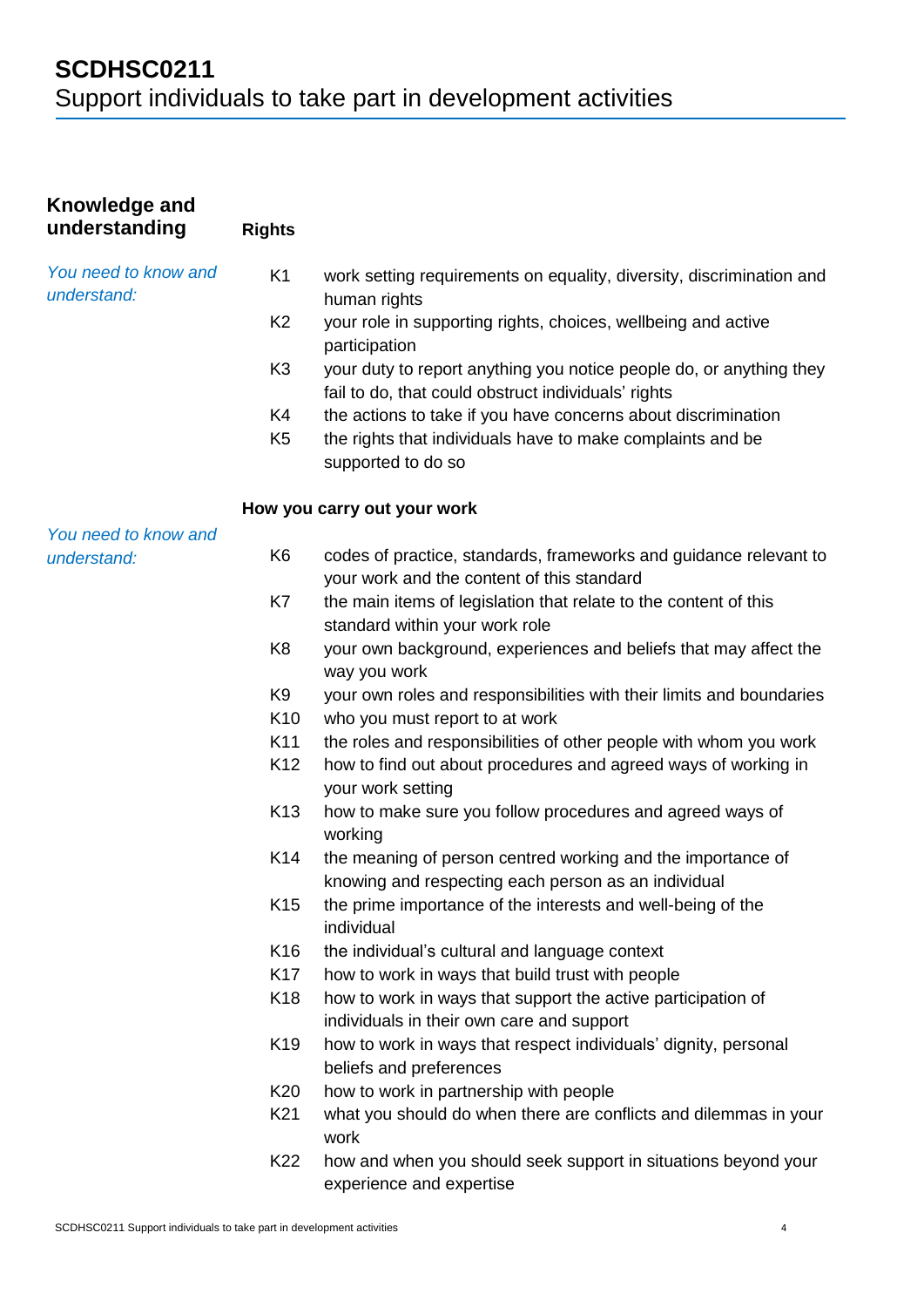|                                     | Theory for practice                       |                                                                                                                                                                                                                                                                                     |
|-------------------------------------|-------------------------------------------|-------------------------------------------------------------------------------------------------------------------------------------------------------------------------------------------------------------------------------------------------------------------------------------|
| You need to know and<br>understand: | K <sub>23</sub><br>K24<br>K <sub>25</sub> | the factors that may affect the health, wellbeing and<br>development of individuals you care for or support<br>how these affect individuals and how they may affect different<br>individuals differently<br>the main stages of human development                                    |
|                                     | <b>Communication</b>                      |                                                                                                                                                                                                                                                                                     |
| You need to know and<br>understand: | K <sub>26</sub>                           | factors that can have a positive or negative effect on the way people<br>communicate                                                                                                                                                                                                |
|                                     | K27                                       | different methods of communicating                                                                                                                                                                                                                                                  |
| You need to know and                |                                           | Personal and professional development                                                                                                                                                                                                                                               |
| understand:                         | K <sub>28</sub><br>K <sub>29</sub>        | why it is important to reflect on how you do your work<br>how to use your reflections to improve the way you work                                                                                                                                                                   |
| You need to know and                | <b>Health and Safety</b>                  |                                                                                                                                                                                                                                                                                     |
| understand:                         | K30                                       | your work setting policies and practices for health, safety and<br>security                                                                                                                                                                                                         |
|                                     | K31                                       | practices that help to prevent and control infection in the context of<br>this standard                                                                                                                                                                                             |
|                                     | Safe-guarding                             |                                                                                                                                                                                                                                                                                     |
| You need to know and<br>understand: | K32<br>K33<br>K34                         | the duty that everyone has to raise concerns about possible harm or<br>abuse, poor or discriminatory practices<br>signs and symptoms of harm or abuse<br>how and when to report any concerns about abuse, poor or<br>discriminatory practice, resources or operational difficulties |
|                                     | K35                                       | what to do if you have reported concerns but no action is taken to<br>address them                                                                                                                                                                                                  |
| You need to know and                |                                           | <b>Handling information</b>                                                                                                                                                                                                                                                         |
| understand:                         | K36                                       | legal requirements, policies and procedures for the security and<br>confidentiality of information                                                                                                                                                                                  |
|                                     | K37                                       | work setting requirements for recording information and producing<br>reports including the use of electronic communication                                                                                                                                                          |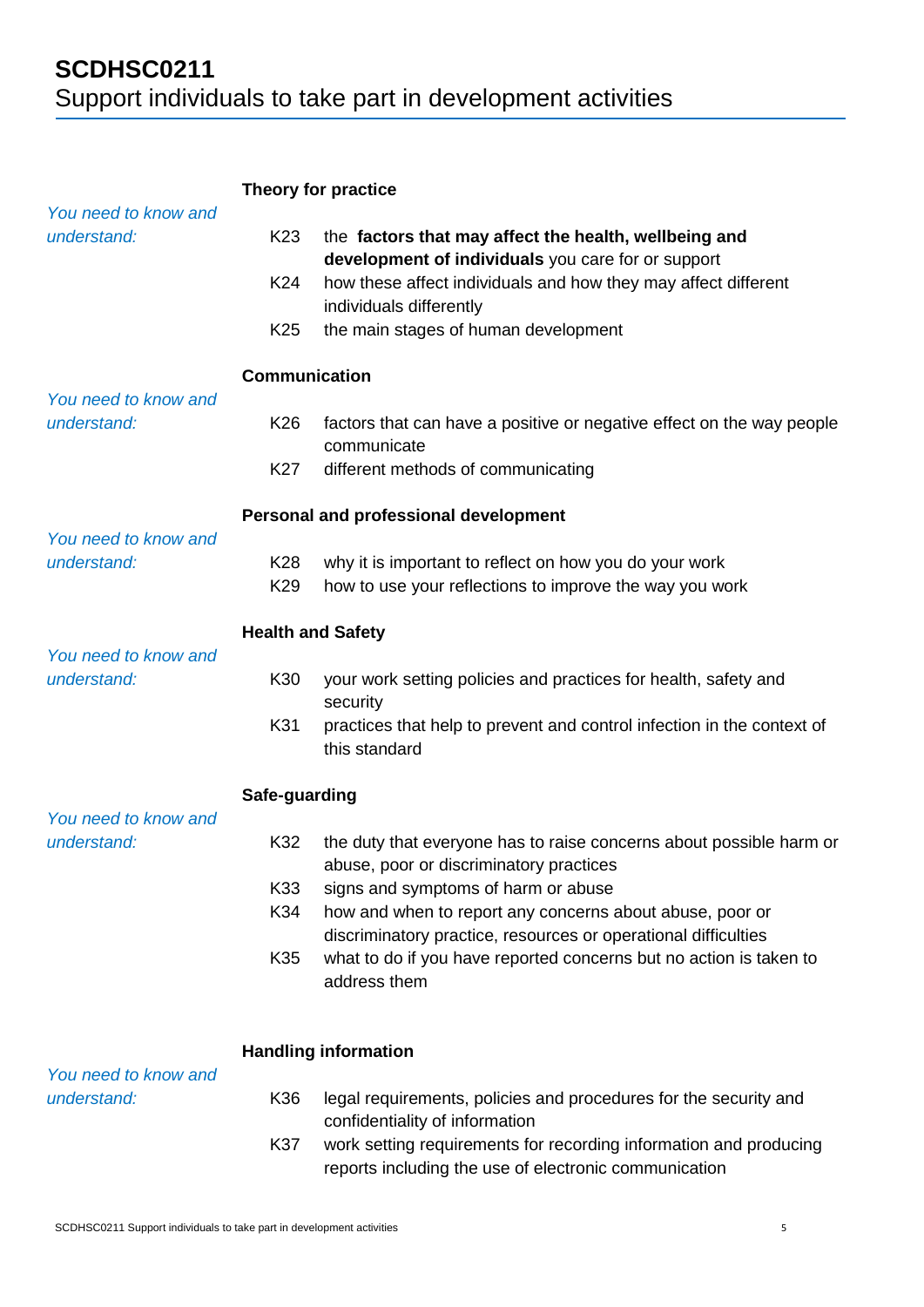- K38 what confidentiality means
- K39 how to maintain confidentiality in your work
- K40 when and how to pass on information

#### **Specific to this NOS**

| You need to know and |     |                                                                   |
|----------------------|-----|-------------------------------------------------------------------|
| understand:          | K41 | how to recognise adverse changes in the conditions of individuals |
|                      |     | when supporting them to participate in development activities and |
|                      |     | the actions to take in these circumstances                        |
|                      | K42 | the risks, dangers and difficulties associated with different     |
|                      |     | equipment and materials and in relation to specific individuals   |

SCDHSC0211 Support individuals to take part in development activities 6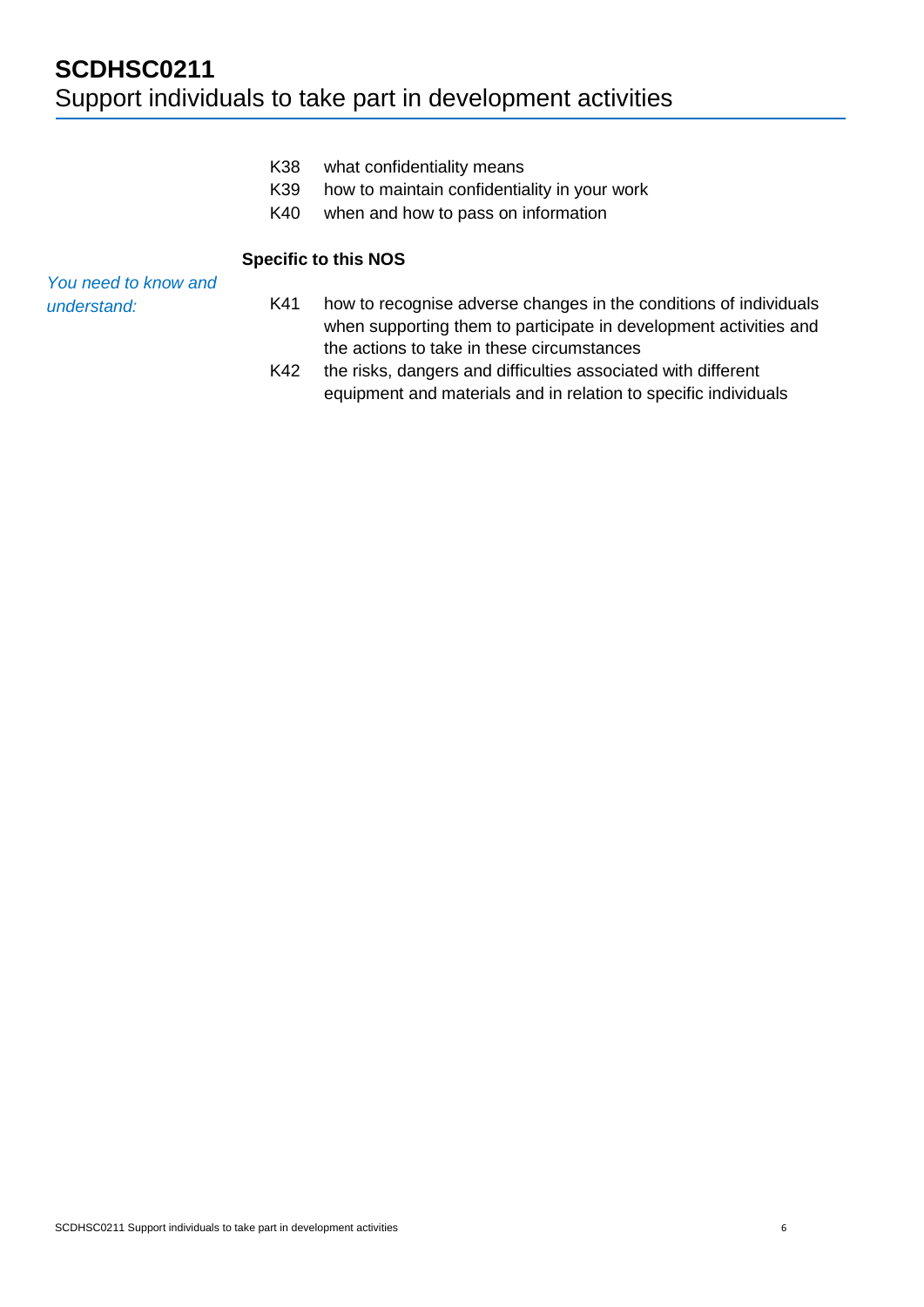### **Additional Information**

### **Scope/range related to performance criteria**

The details in this field are explanatory statements of scope and/or examples of possible contexts in which the NOS may apply; they are not to be regarded as range statements required for the achievement of the NOS

Note: Where an individual finds it difficult or impossible to express their own preferences and make decisions about their life, achievement of this standard may require the involvement of advocates or others who are able to represent the views and best interests of the individual.

Where there are language differences within the work setting, achievement of this standard may require the involvement of interpreters or translation services.

**Active participation** is a way of working that regards individuals as active partners in their own care or support rather than passive recipients. Active participation recognise each individual's right to participate in the activities and relationships of everyday life as independency as possible

**Development activities** may include intellectual activities and pursuits, activities that enable the individual to retain or regain their skills; activities that enable the individual to keep fit and mobile; activities that enable the individual to participate and interact with others

The **individual** is the person you support or care for in your work **Key people** are those who are important to an individual and who can make a difference to his or her well being. Key people may include family friends, carers and others with whom the individual has a supportive relationship **Others** are your colleagues and other professionals whose work contributes to the individual's well being and who enable you to carry out your role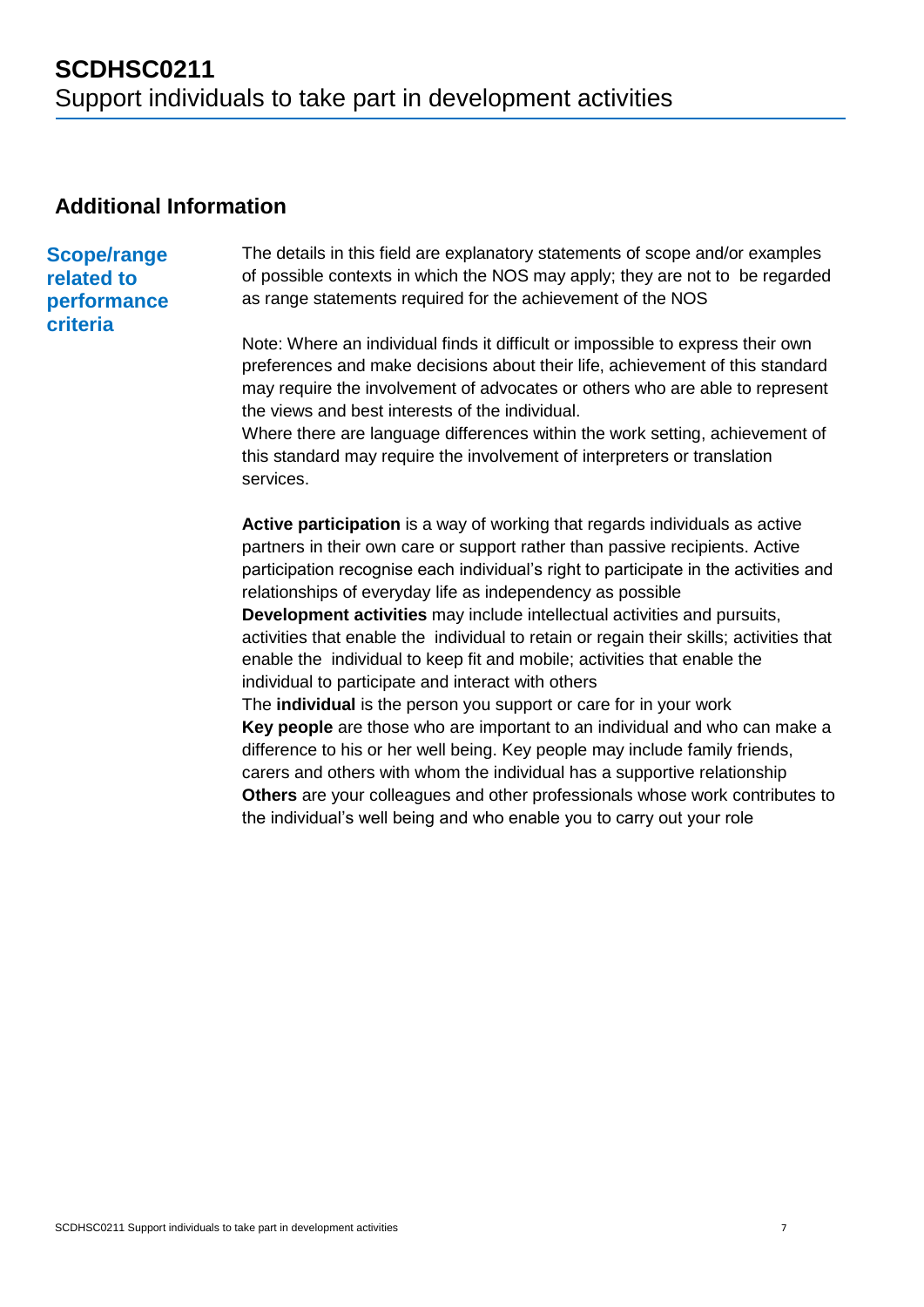#### **Scope/range related to knowledge and understanding**

The details in this field are explanatory statements of scope and/or examples of possible contexts in which the NOS may apply; they are not to be regarded as range statements required for the achievement of the NOS

#### **All knowledge statements must be applied in the context of this standard.**

**Factors that may affect the health, wellbeing and development of individuals** may include adverse circumstances or trauma before or during birth; autistic spectrum conditions; dementia; family circumstances; frailty; harm or abuse; injury; learning disability; medical conditions (chronic or acute); mental health; physical disability; physical ill health; poverty; profound or complex needs; sensory needs; social deprivation; substance misuse

#### **Values**

Adherence to codes of practice or conduct that may be applicable to your role, and the principles and values that underpin your work setting including the rights of children and adults. These include the rights that individuals have: To be treated as an individual

To be treated equally and not be discriminated against

To be respected

To have privacy

To be treated in a dignified way

To be protected from danger and harm

To be supported and cared for in a way that meets their needs, takes account of their choices and also protects them

To communicate using their preferred methods of communication and language

To access information about themselves